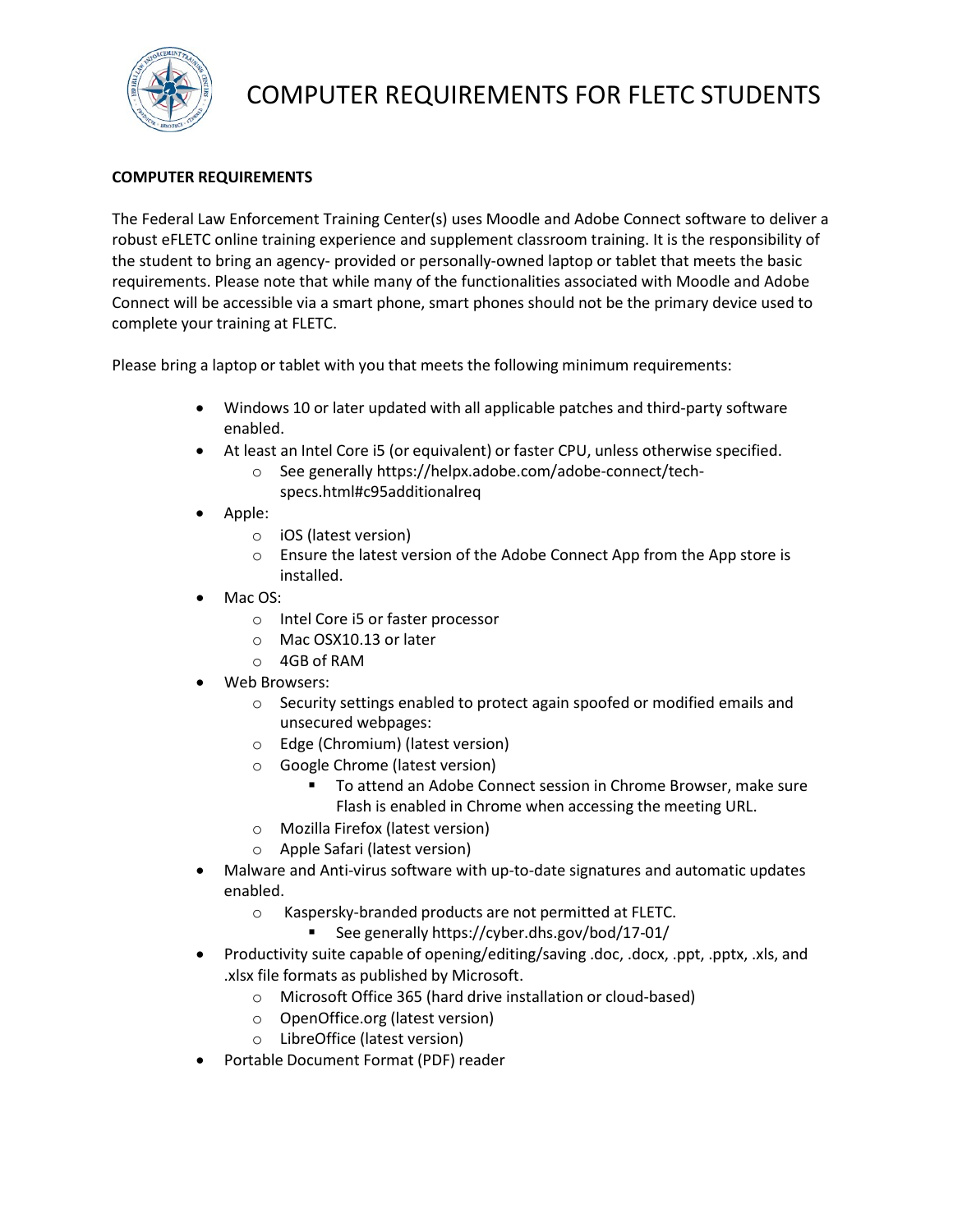- o Adobe Acrobat Reader (latest version)
- Adobe Connect:
	- o Desktop Application:
		- For Windows: <http://www.adobe.com/go/Connectsetup>
		- For Mac: <http://www.adobe.com/go/ConnectSetupMac>
	- o Adobe Connect Mobile:
		- iOS Search for Adobe Connect in the App Store or
		- **Android Search for Adobe Connect on Google play**

Please ensure these features are set appropriately on your laptop or tablet:

- Disable virtual private network (VPN) software.
- Enable cookies in your preferred web browser.
- Enable JavaScript if you have the option to do so.
- Disable or do not use proxy servers.
- Disable or do not use content filtering software.
- Disable pop-up blockers and any unnecessary browser add-ons.
- Do not restrict common web traffic through your security or firewall settings.
- Do not run programs which offer open services such as game servers, media servers, file sharing services, bit torrent software, or any similar programs.

## **TESTING PRIOR TO ARRIVAL**

Please test your device thoroughly prior to arrival and make absolutely sure that your speakers, microphone, network hardware, and drivers are in working order.

Please test your laptop or tablet for compatibility with the Moodle Learning Management Software by viewing the moodle.org demonstration site at https://moodle.org/demo/

## **INTERNET OPTIONS**

## <https://www.fletc.gov/wireless-internet-options>

Internet connectivity is required for access to the FLETC online environment. *While we do our best to provide free wireless for training purposes, it is important that you have a backup method to connect to the Internet*. Also, the free FLETC wireless is moderately filtered, so you may find that recreational use of the Internet for streaming video, gaming, etc. is blocked. Options for connectivity are shown below:

- Free FLETC Guest Wireless (PRIMARY option for training purposes). Simply look for the "FLETC Guest" wireless network. This is an open guest wireless capability available in all dormitories and physical classrooms.
- FLETC Recreation Association. The FLETC Recreation Association is a non-profit organization that provides social and recreational activities for the staff and students attending training at the FLETC. The Association offers wireless internet service through a 3rd party